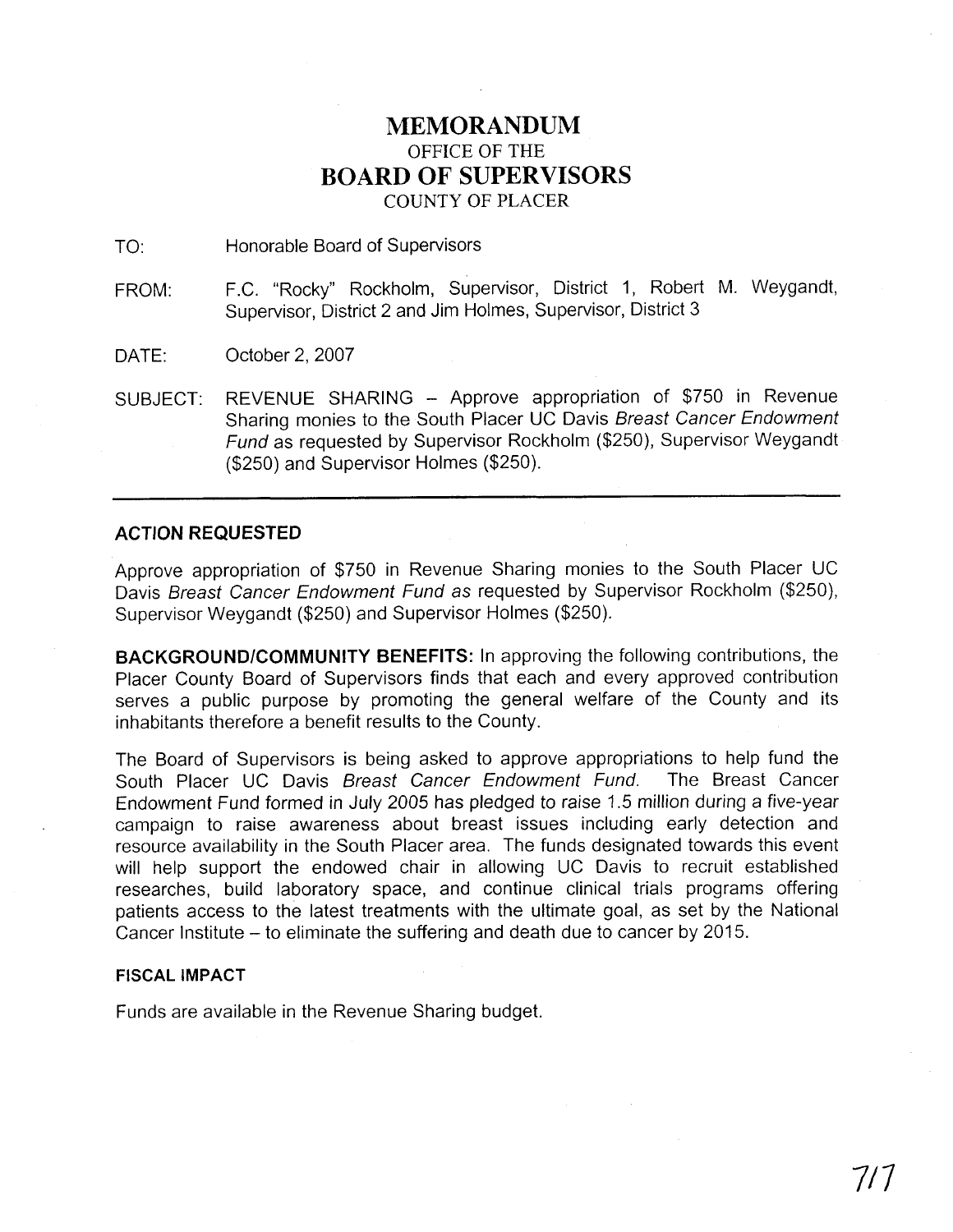# THE UNITED AUBURN INDIAN COMMUNITY

# **THUNDER VALLEY CASINO AND**

# **AUBURN COMMUNITY CANCER ENDOWMENT FUND**

INVITES YOU TO A COCKTAIL RECEPTION, DINNER AND SLOT MACHINE TOURNAMENT

**BENEFITING** 

## **SOUTH PLACER UC DAVIS BREAST CANCER ENDOWMENT FUND**

AND THE UC DAVIS CANCER CENTER

### **HOSTED BY:**

**AUSTINS STEAKHOUSE, THUNDER VALLEY CASINO AND OUR HONORARY CO-HOSTS** 

PLACER **COUNTY** SUPERVISOR **JIM** HOLMES LINCOLN COUNCILMEMBER **PRIMO** SANTINI 'PLACER COUNTY SUPERVISOR ROCKY ROCKHOLM ROCKLIN **COUNCILMEMBER KATHY LUND**  PLACER COUNTY SUPERVISOR KIRK UHLER ROSEVILLE MAYOR JIM GRAY **PLACER** COUNTY SUPERVISOR ROBERT WEYGANDT ROSEVILLE MAYOR PRO TEM GINA GARBOLINO **PLACER** COUNTY ASSESSOR BRUCE DEAR **DR. VIRGIL TRAYNOR, ACCEF PCWA MEMBER ALEX FERREIRA** DICK AZEVEDO PCWA **MEMBER MIKE LEE** JOHN **MURRAY AUBURN COUNCILMEMBER BRIDGET POWERS <b>GEORGE AND JENIFFER PHILLIPS** 

**1200 ATHENS ROAD, LINCOLN, CALIFORNIA** 

**THUNDER VALLEY CASINO -- AUSTINS STEAKHOUSE THURSDAY, OCTOBER 11, 2007 / 6:30 PM <b>1200 ATHENS ROAD.** LINCOLN, CALIFORNIA

| 6:30 р.м. | HOSTED COCKTAIL RECEPTION AND PROGRAM AT THE BEAUTIFUL. |
|-----------|---------------------------------------------------------|
|           | <b>EAST PRIVATE SALON INSIDE THUNDER VALLEY CASINO</b>  |
| 7:30 р.м. | DINNER AT AUSTINS STEAKHOUSE                            |
| 9:00 р.м. | SLOT MACHINE TOURNAMENT, EAST PRIVATE SALON             |

|          | <b>SPONSORSHIPS AVAILABLE:</b>               |
|----------|----------------------------------------------|
| \$20,000 | <b>DIAMOND SPONSOR (INCLUDES 10 TICKETS)</b> |
| \$10,000 | <b>GOLD SPONSOR (INCLUDES 8 TICKETS)</b>     |
| \$5,000  | SILVER SPONSOR (INCLUDES 6 TICKETS           |
| \$2,500  | <b>BRONZE SPONSOR (INCLUDES 4 TICKETS)</b>   |

"THE SOUTH PLACER UCD BREAST CANCER ENDOWMENT FUND IS A FUND OF THE SACRAMENTO REGION COMMUNITY FOUNDATION. A 501(C)(3) NONPROFIT ORGANIZATION **(TAX ID# 94-280 15 17). hND COh~BUflON5 MMr TO THE FUND ARE TAX DEDUCTIBLE TO WE EXEhT AILOWABLE BY LAW\***